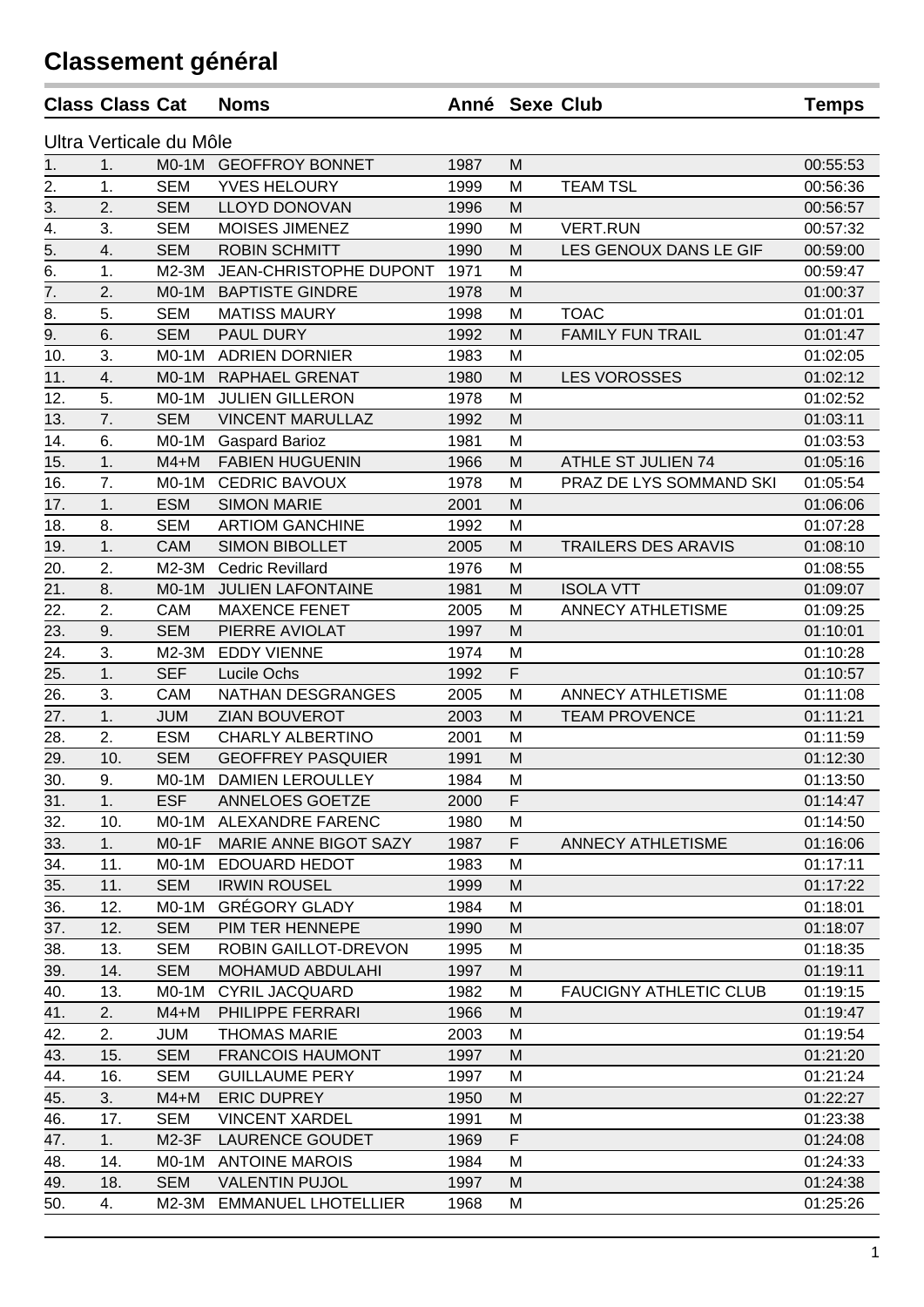|            | <b>Class Class Cat</b> |            | <b>Noms</b>                  | Anné Sexe Club |    |                               | <b>Temps</b> |
|------------|------------------------|------------|------------------------------|----------------|----|-------------------------------|--------------|
| 51.        | 2.                     | <b>SEF</b> | <b>CHRISTIE LONG</b>         | 1990           | F  |                               | 01:25:50     |
| 52.        | 2.                     | $MO-1F$    | Marie Ponseau                | 1985           | F  |                               | 01:25:59     |
| 53.        | 15.                    | $MO-1M$    | LUC DEJONCKHEERE             | 1978           | M  |                               | 01:26:00     |
| 54.        | 4.                     | $M4+M$     | <b>JEAN LOUIS TEMIL</b>      | 1967           | M  |                               | 01:26:29     |
| 55.        | 19.                    | <b>SEM</b> | <b>VICTOR ROCHE MENU</b>     | 1999           | M  |                               | 01:26:43     |
| 56.        | 2.                     | <b>ESF</b> | <b>LUCIE BOISIER</b>         | 2000           | F  |                               | 01:26:57     |
| 57.        | 2.                     | $M2-3F$    | <b>VALERIE LOMBARDI</b>      | 1971           | F  | EAA                           | 01:27:14     |
| 58.        | 3.                     | <b>JUM</b> | <b>THOMAS BONAVENT</b>       | 2004           | M  |                               | 01:27:19     |
| 59.        | 5.                     | $M4+M$     | <b>JEAN FRANCOIS RIVIERE</b> | 1951           | M  |                               | 01:27:35     |
| 60.        | 3.                     | <b>SEF</b> | <b>ESTELLE GEVREY</b>        | 1993           | F  | <b>FAUCIGNY ATHLETIC CLUB</b> | 01:27:45     |
| 61.        | 3.                     | M2-3F      | VÉRONIQUE JACQUIN            | 1973           | F  |                               | 01:28:50     |
| 62.        | 4.                     | <b>CAM</b> | <b>ADELIN MARIE</b>          | 2005           | M  |                               | 01:28:59     |
| 63.        | 1.                     | $M4 + F$   | <b>CHRISTIANE BOUQUET</b>    | 1963           | F  |                               | 01:29:18     |
| 64.        | 3.                     | <b>ESM</b> | <b>QUENTIN LANNES</b>        | 2001           | M  | CAF ANNECY                    | 01:29:22     |
| 65.        | 20.                    | <b>SEM</b> | <b>ANTOINE HEDOT</b>         | 1991           | M  | TEAM TRAIL AIX LES BAINS LE   | 01:30:16     |
| 66.        | 3.                     | $MO-1F$    | OLIVIA ZUFFEREY              | 1987           | F  |                               | 01:31:02     |
| 67.        | 4.                     | $MO-1F$    | <b>CÉLIA LEROULLEY</b>       | 1984           | F  |                               | 01:31:29     |
| 68.        | 21.                    | <b>SEM</b> | <b>MATHIEU CHASTANET</b>     | 1996           | M  |                               | 01:32:59     |
| 69.        | 4.                     | <b>ESM</b> | <b>THÉO RAMEL</b>            | 2001           | M  |                               | 01:33:42     |
| 70.        | 5.                     | M2-3M      | <b>ALAIN RAMEL</b>           | 1971           | M  |                               | 01:33:45     |
| 71.        | 22.                    | <b>SEM</b> | <b>ADRIEN BOTTAREL</b>       | 1998           | M  |                               | 01:34:45     |
| 72.        | 4.                     | <b>SEF</b> | <b>MARION BELOTTI</b>        | 1993           | F  |                               | 01:35:30     |
| 73.        | 5.                     | <b>SEF</b> | <b>AXELLE LEVELUT</b>        | 1990           | F  | <b>TEAM TRAIL PARIS</b>       | 01:35:32     |
| 74.        | 16.                    | $MO-1M$    | <b>VINCENT JOLIVET</b>       | 1978           | М  |                               | 01:36:39     |
| 75.        | 23.                    | <b>SEM</b> | <b>HUGO JACQUESON</b>        | 1999           | M  |                               | 01:36:52     |
| 76.        | 24.                    | <b>SEM</b> | ALEXANDRE CHAUVET            | 1989           | M  |                               | 01:37:46     |
| 77.        | 5.                     | $MO-1F$    | <b>CORALIE JACQUOT</b>       | 1979           | F  |                               | 01:37:54     |
| 78.        | 6.                     | M2-3M      | <b>MAURICE DESGRANGES</b>    | 1968           | M  |                               | 01:38:25     |
| 79.        | 17.                    | $MO-1M$    | <b>HUGO LEBRUN</b>           | 1987           | M  |                               | 01:38:28     |
| 80.        | 6.                     | $M4+M$     | <b>Benoit ALBERT</b>         | 1967           | M  |                               | 01:39:15     |
| 81.        | 7.                     | $M2-3M$    | <b>PATRICK CORRAND</b>       | 1973           | M  |                               | 01:39:39     |
| 82.        | 7.                     | M4+M       | <b>ALAIN GARNIER</b>         | 1951           | M  |                               | 01:39:48     |
| 83.        | 18.                    | $MO-1M$    | NICOLAS BENARD               | 1987           | M  |                               | 01:40:01     |
| 84.        | 25.                    | <b>SEM</b> | <b>TEDDY THUREL</b>          | 1993           | M  | <b>SKI CLUB AGY</b>           | 01:40:05     |
| 85.        | 4.                     | M2-3F      | REBECCA FAULKNER             | 1971           | F  |                               | 01:40:15     |
| 86.        | 26.                    | <b>SEM</b> | YOAN JACQUESON               | 1994           | M  |                               | 01:41:50     |
| 87.        | 6.                     | <b>SEF</b> | MÉLANIE RAGON                | 1994           | F  | CAF CHAMONIX MONT BLANC       | 01:42:13     |
| 88.        | 7.                     | <b>SEF</b> | <b>JULIETTE ROGER</b>        | 1994           | F  |                               | 01:43:00     |
| 89.        | 5.                     | <b>ESM</b> | <b>MAXIME GANDER</b>         | 2001           | M  |                               | 01:43:39     |
| 90.        | 8.                     | <b>SEF</b> | <b>KIRSTEN KORTEBEIN</b>     | 1992           | F  | <b>VERT.RUN</b>               | 01:44:44     |
| 91.        | 9.                     | <b>SEF</b> | <b>FANNY PODERINI</b>        | 1996           | F  |                               | 01:46:16     |
| 92.        | 10.                    | <b>SEF</b> | <b>EMELINE COUTANT</b>       | 1991           | F  | <b>WINTER TEAM</b>            | 01:48:10     |
| 93.        | 8.                     | $M4+M$     | ANGE VELEZ                   | 1954           | M  |                               | 01:50:45     |
| 94.        | 5.                     | M2-3F      | <b>GERALDINE BOUILLET</b>    | 1976           | F  |                               | 01:51:01     |
| 95.        | 6.                     | <b>ESM</b> | PIERRE MONNET                | 2000           | M  |                               | 01:51:15     |
| 96.        | 11.                    | <b>SEF</b> | <b>MARINA PAPINOT</b>        | 1992           | F  |                               | 01:56:31     |
| 97.        | 12.                    | <b>SEF</b> | <b>MARIE CAUBERT</b>         | 1997           | F  |                               | 02:03:08     |
| 98.        | 13.                    | <b>SEF</b> | <b>AMANDINE CHARPIOT</b>     | 1998           | F  |                               | 02:04:26     |
| 99.        | 27.                    | <b>SEM</b> | <b>GAETAN PAPONNET</b>       | 1991           | M  |                               | 02:13:16     |
| 100.       | 9.                     | $M4+M$     | <b>JACQUES PRIGENT</b>       | 1962           | M  | ORTEIL EN POINTES             | 02:28:54     |
| 101.       | 28.                    | <b>SEM</b> | <b>ARTHUR CAPRONNIER</b>     | 1992           | M  |                               | 02:30:03     |
| <b>DNF</b> |                        | <b>SEM</b> | <b>MAXIME CURIEN</b>         | 1991           | M  | <b>CHÂTEL</b>                 |              |
| <b>DNS</b> |                        | $M2-3M$    | <b>PAUL FAULKNER</b>         | 1973           | M  | <b>CARNETHY</b>               |              |
| <b>DNS</b> |                        | $MO-1F$    | <b>MEG MACKENZIE</b>         | 1986           | F. | THE NORTH FACE                |              |
|            |                        |            |                              |                |    |                               |              |